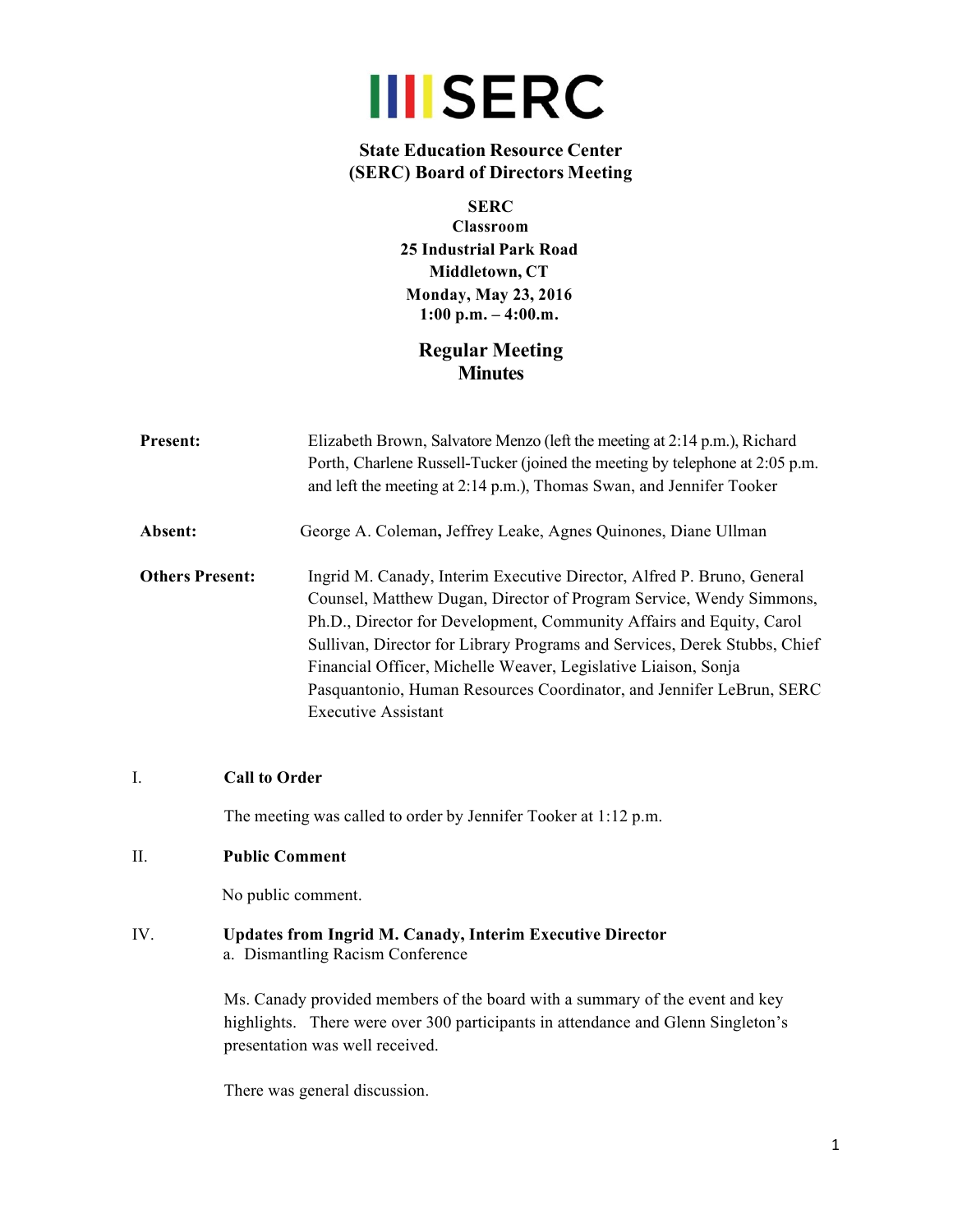#### b. Legislative Updates

Ms. Weaver provided an update of the legislative session to members of the board. There are currently no bills impacting SERC's current legislative quasi-public status.

There was general discussion.

c. Fiscal Report

SERC's Fiscal and Administrative Officer, Mr. Derek Stubbs, provided monthly fiscal update to the Board Members.

There was general discussion.

d. Staffing Update

Ms. Canady provided an update regarding staff attrition.

There was general discussion.

e. Medical Benefits Updates

Ms. Pasquantonio provided an update on the Medical Benefit Options being offered to SERC staff. Additional information regarding the options and choices will be made available to all board members via email.

There was general discussion.

Jennifer Tooker proposed a motion to go out of agenda in order for minutes and hear Committee Reports.

Motion: Salvatore Menzo Second: Elizabeth Brown

Vote on Motion:

| In favor:  | 6 (Brown, Menzo, Porth, Russell-Tucker, Swan, and Tooker) |
|------------|-----------------------------------------------------------|
| Opposed:   |                                                           |
| Abstained: |                                                           |

## III. **Approval of Minutes of the April 25, 2016 Regular Board Meeting**

Motion to approve minutes from April 25, 2016 Regular Board Meeting.

Motion: Ms. Brown Second: Mr. Porth

Vote on Motion: In favor: 3 (Brown, Porth, Tooker)

Opposed: 0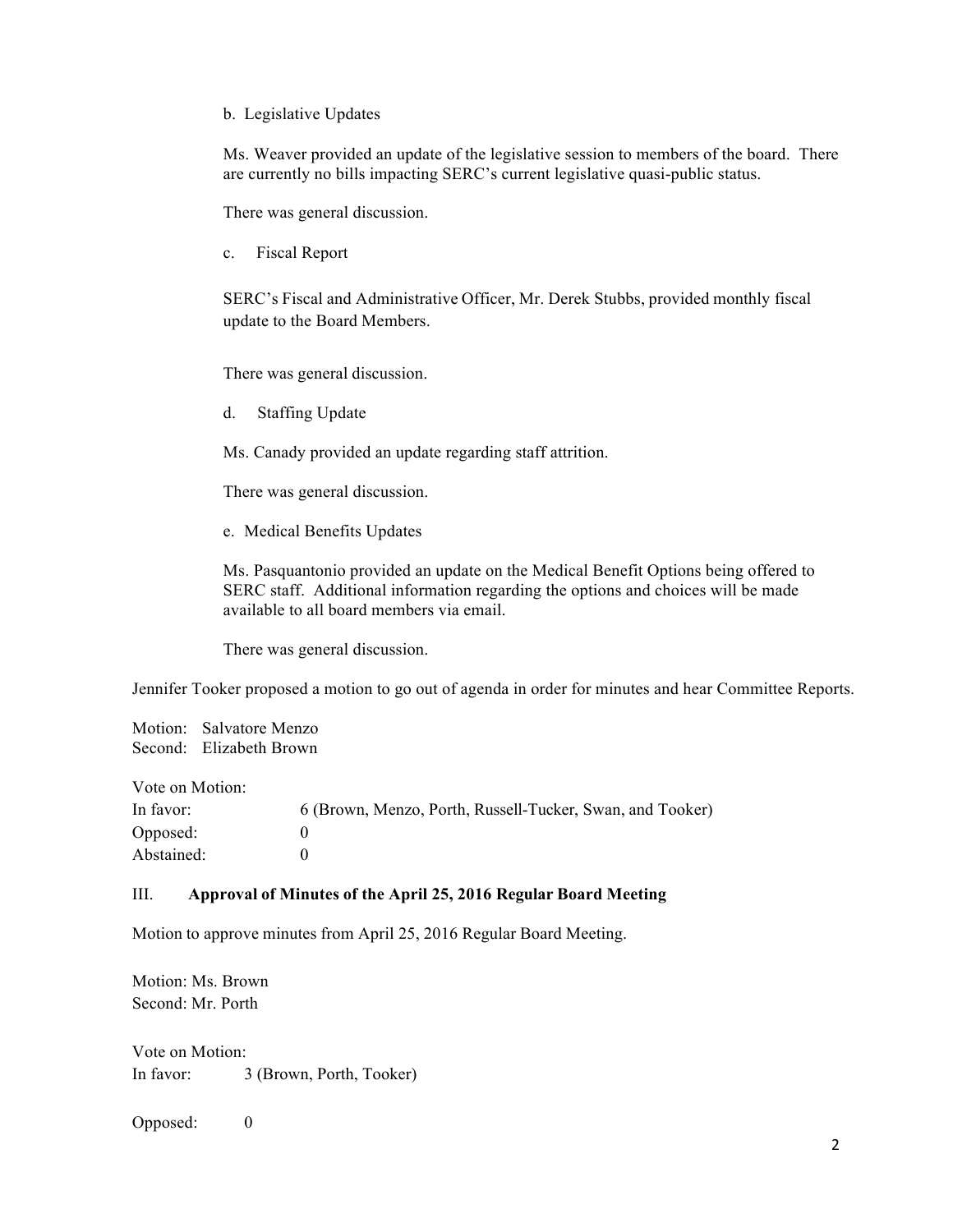Abstained: 3 (Menzo, Russell-Tucker, Swan)

#### VII. **Committee Reports**

a. Finance Committee

Agenda item tabled.

b. Operations Committee

Ms. Brown, Operations Committee Chair, presented the SERC Affirmative Action Policy, FOIA Fee Policy, FOIA Fee Waiver Application and the SERC Employee Handbook for discussion and possible action.

Motion to Approve Affirmative Action Policy.

Motion: Richard Porth Second: Salvatore Menzo

Vote on Motion: In favor: 6 (Brown, Menzo, Porth, Russell-Tucker, Swan, and Tooker)

Opposed: 0 Abstained: 0

Motion to Approve FOIA Fee Waiver.

Motion: Richard Porth Second: Salvatore Menzo

Vote on Motion: In favor: 6 (Brown, Menzo, Porth, Russell-Tucker, Swan, and Tooker)

Opposed: 0 Abstained: 0

Motion to Approve FOIA Fee Waiver Application.

Motion: Richard Porth Second: Salvatore Menzo

Vote on Motion: In favor: 6 (Brown, Menzo, Porth, Russell-Tucker, Swan, and Tooker)

Opposed: 0 Abstained: 0